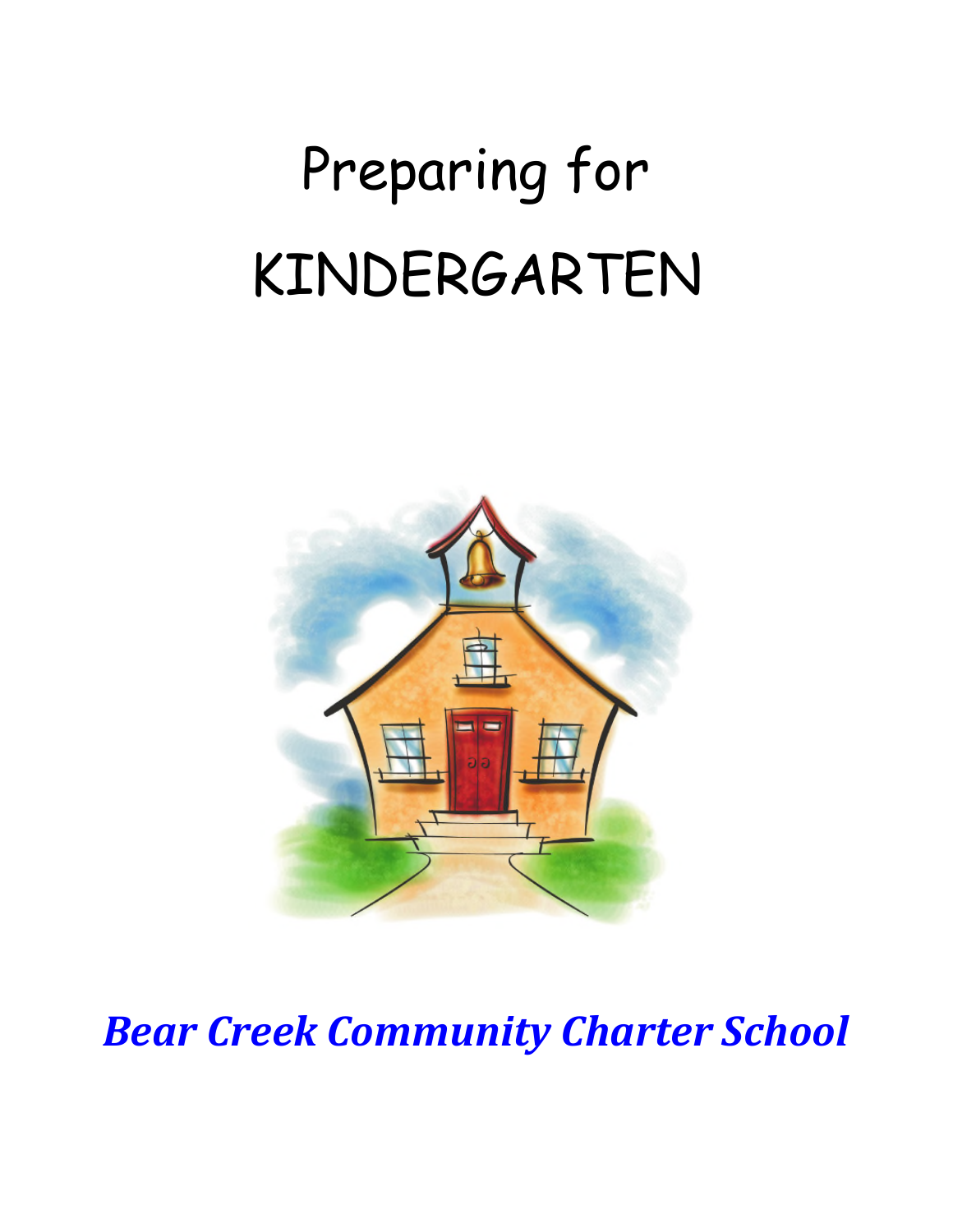## **Table of Contents**

|                                                 | Page |
|-------------------------------------------------|------|
| Welcome                                         | 3    |
| Parent Involvement                              | 4    |
| The ABC's of Reading                            | 5    |
| <b>Handwriting Tips</b>                         | 6    |
| How to Help Your Child Become a Writer          | 7    |
| Make the First Day a Happy One                  | 8    |
| Language                                        | 9    |
| Social/Emotional Readiness and Self-Help Skills | 12   |
| <b>Motor Skills</b>                             | 13   |
| Sensory Use                                     | 14   |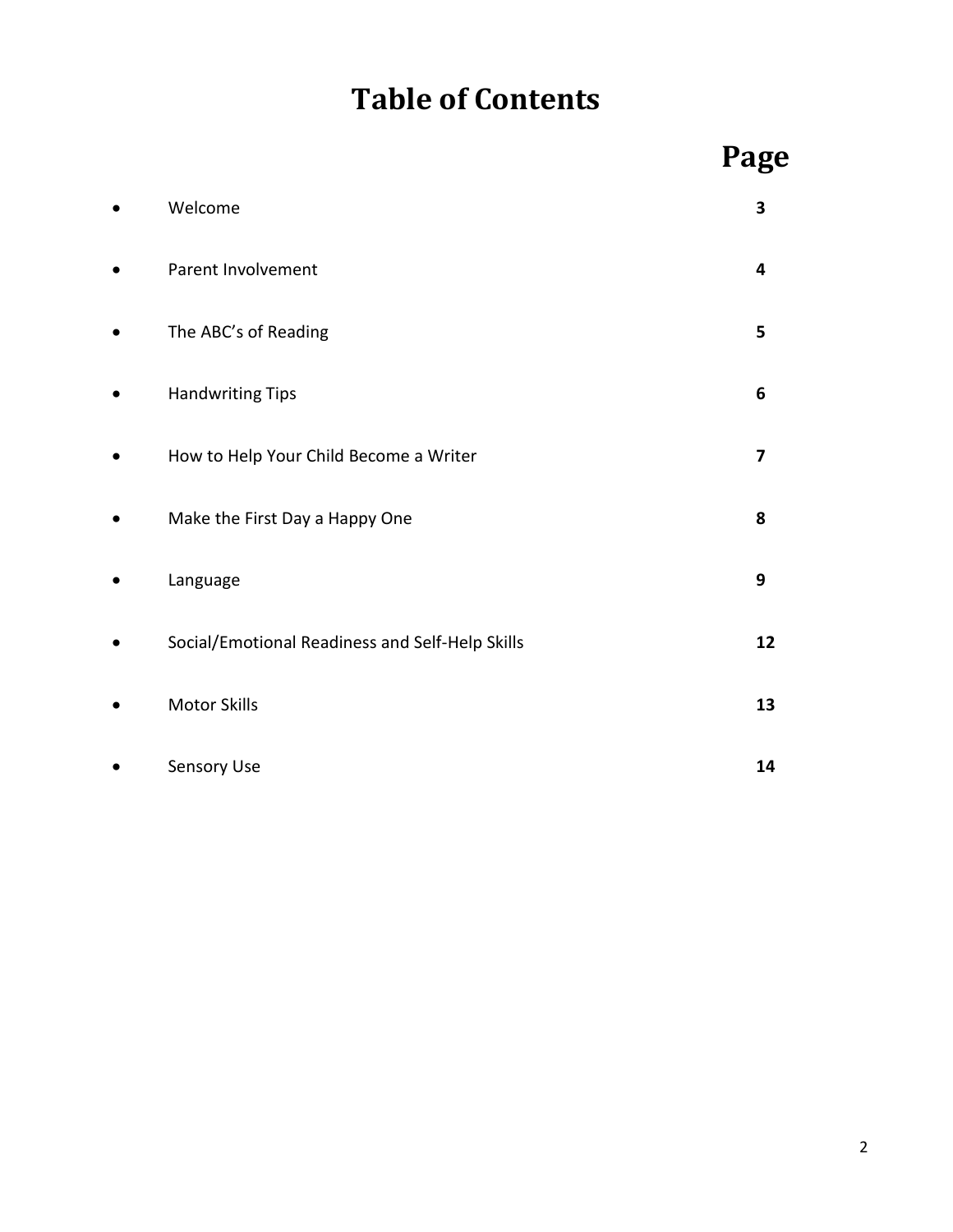## **Preparing for Kindergarten**

Do not let the size of this booklet scare you! Your child already knows many of the skills listed. This booklet is designed merely to help you understand all of the things your child may learn beforehand to make his/her first year at school more comfortable.

You have plenty of time to review this booklet and play with your child so we encourage you to keep it handy and try the suggestions! You are receiving this booklet early because you and your child are going to kindergarten! Your kindergarten teacher is excited to meet you and welcome you into his/her classroom.

*Welcome to Kindergarten!*

#### *We look forward to seeing you in August!*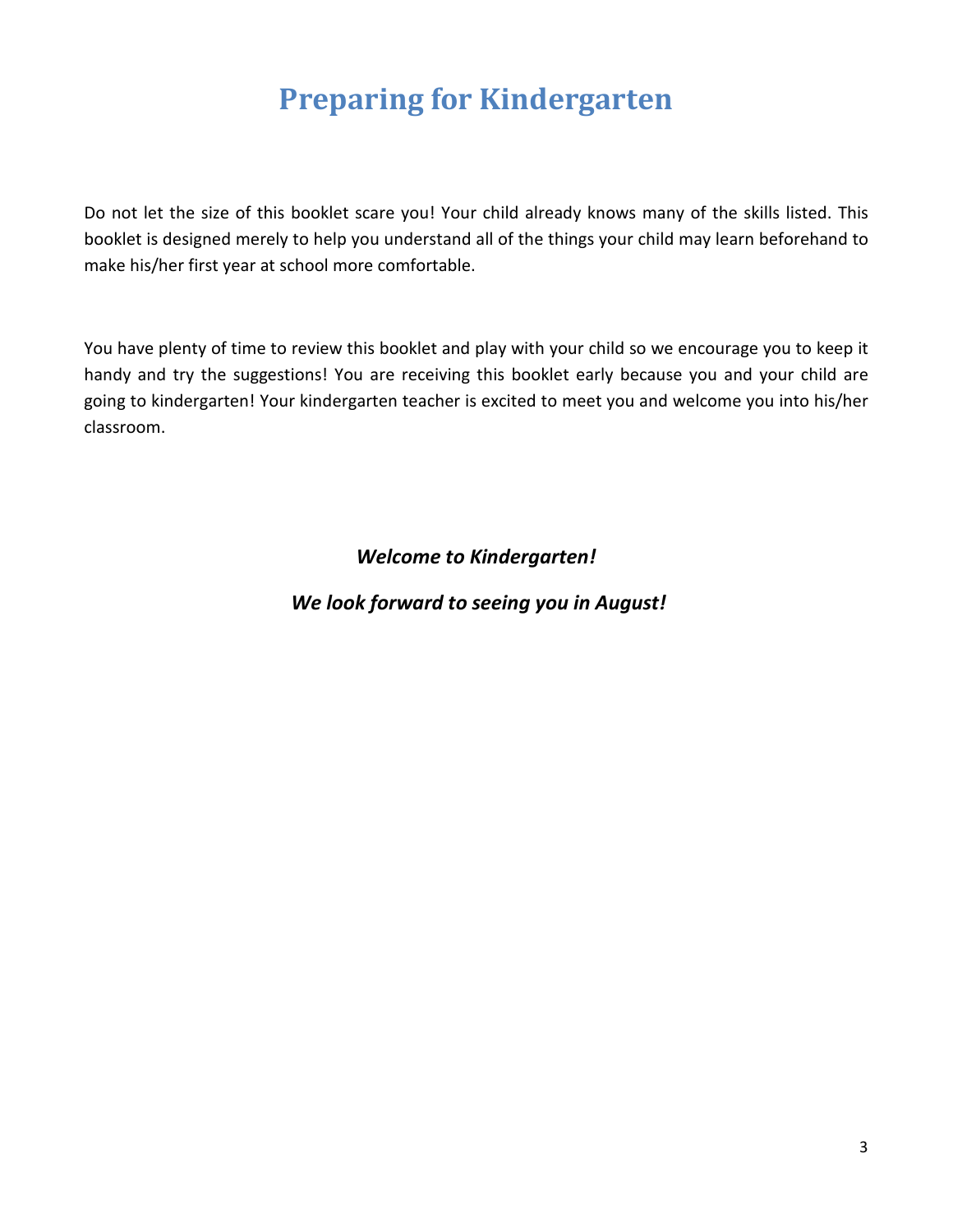#### **PARENT INVOLVEMENT**

Soon your child will be entering kindergarten; this is a new and exciting time and place for both of you. While many parents feel sad that their child is growing up and even leaving home, kindergarten is an opportunity for your child to continue to learn and mature. You can start now working and playing with your child to make sure he/she has some preparation for what to expect in kindergarten. Having a few skills before school begins will help your child understand what the teachers and others are talking about and what is expected of him/her in the classroom. Information can help make the transition from home or childcare to school smoother and more fun.

What does "parent Involvement" mean? According to *No Child Left Behind,* the Federal Education Act that provides guidance to school districts, it is a "meaningful, on-going, two-way conversation between parents and schools." What does it mean to you as the parent? Parent involvement means that you care about your child's education and will find ways to let her/him and the school know you care. When families send a positive message to their children about the importance of education, children have more success in school. Research has proven that students with involved parents are more likely to earn higher grades and test scores, to adjust well to school, to attend school regularly, and to graduate. So talk to your child's teacher often throughout the school year. Tell the teacher what you know about your child and ask for more ways to help him/her at home. Have conversations with your child about school. Ask him/her to "tell me something about your day at school."

#### **Tell your child that education is important and that you want her/him to grow up to be a successful person who does their best in school!**

- o Read together **every day** for at least 15 minutes.
- o Talk and/or cut out things you see in magazines and newspapers and glue them on a blank piece of paper to make a book of favorite things.
- o Sing songs and play music in your home or car.
- o Search for interactive, educational websites.
- o Color and draw.
- o Play board games together.
- o Cook together and talk about how to cook –mix, stir, pour, bake.
- o Work with your child's teacher to help your child succeed.
- o Make shopping lists together and read food labels at the grocery store.
- o Pay attention to your child's home work. Is it completed and turned in on time?
- o Check your child's school bag daily for notes from school.
- o Attend parent teacher conferences and school events.
- o Complete school forms and return them promptly.
- o Give your child the school supplies needed- pencil, crayons, scissors, and glue.
- o Offer to help at school. Many volunteer jobs can also be done at home.
- o Take your child to the library. Ask the librarian to give your child a library card.
- o Read road signs and point out things as you drive.
- o Visit community events, cultural fairs, museums, parks, and ball games.
- o Play catch, jump rope, hopscotch, hide and seek.
- o Keep your child healthy with lots of sleep, exercise, and healthy food!
- o Limit television. Playing and getting exercise is better for them.
- o Have a regular bedtime. 8:00/8:30 PM is good for most young children.
- o Dress your child for the weather.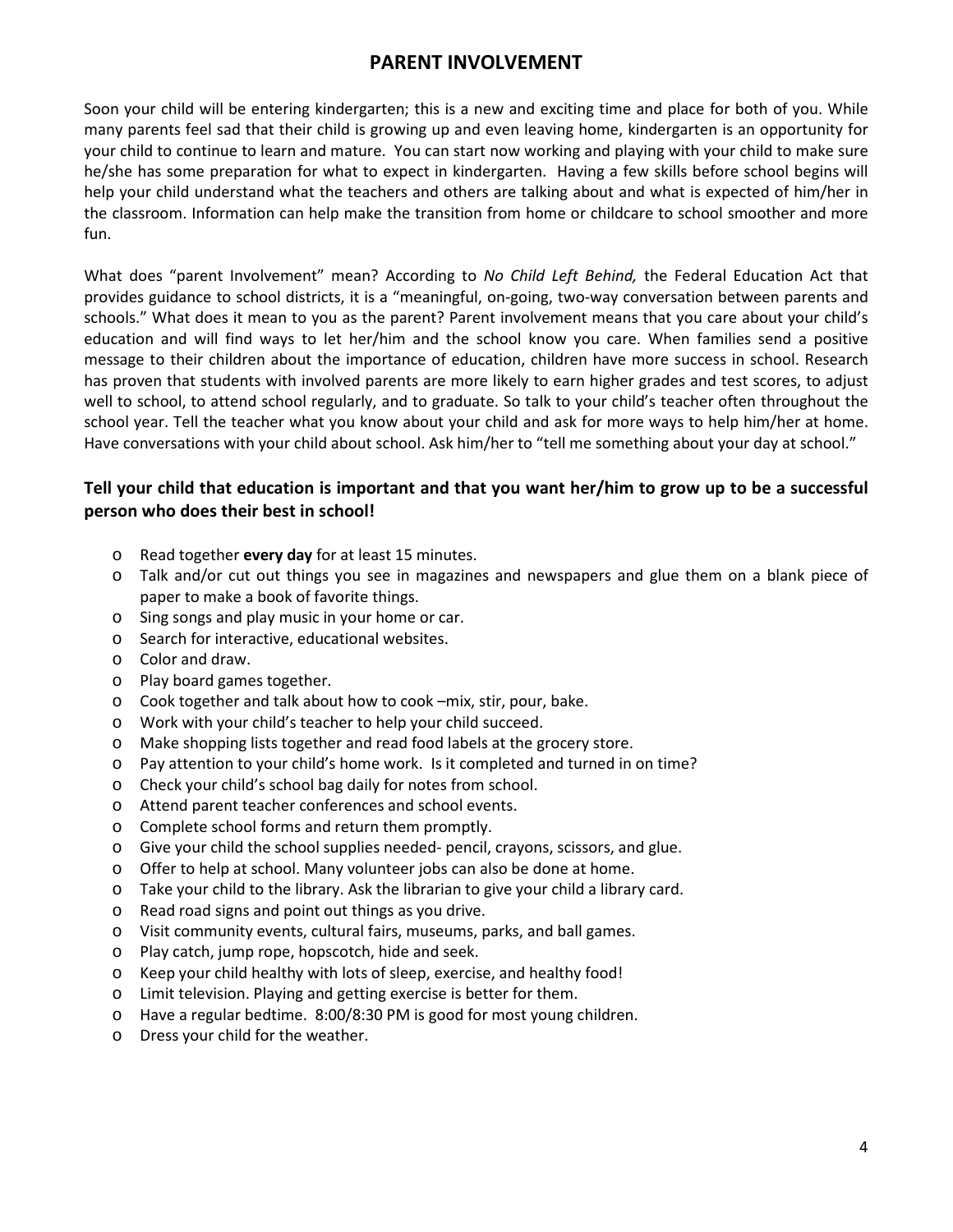### **The ABCs Of Reading To And With Your Child**

**A**sk questions while reading together. "What do you think will happen next?" **B**uy books for birthdays or holidays. **C**hat about what is happening in the book and how it relates to everyday life. **D**rop everything and read. Set aside 15 minutes a day during which the whole family reads. **E**xamine book illustrations in detail. Select books that have large, bright pictures. **F**ind books that interest your child. **G**ive hints when your child gets stuck on a word. **H**ave fun. Smile and enjoy the story. Read with a slow, relaxed and expressive voice. **I**nvite your child to the bookstore. Take time to lounge in the chairs and browse the books. **J**oin in on your child's reading successes. Celebrate every small step with sincere praise. **K**ids love to receive mail. Send your child a magazine subscription to an area that interests him/her. **L**earn to read *with*-not just to—your child. Read aloud, share ideas, and answer questions. **M**odel reading. Share with your child, whether you're reading for information or for entertainment. **N**ever force your child to read. If you're both too tired and discouraged to read, take a break. **O**ffer your child a variety of reading materials, such as books, magazines, cereal boxes, and newspapers. **P**redict story elements, draw conclusions, and retell the story with your child. **Q**uiz your child at the end of a story. Informally, of course! **R**eread books to familiarize your child with words and to build their self confidence. **S**ing songs and recite poetry to help develop language and listening skills. **T**ry to help your child understand that it's okay to make mistakes. **U**nderstand that reading is developmental and that it takes time and practice to become fluent. **V**isit your local library. Sign your child up for his/her own library card. **W**elcome wordless picture books into your collections. They generate conversation and allow a nonreader to create his/her own stories.

**"X**hibit" patience when your child is selecting books. Your support is empowering.

**Y**ou are the most important person in helping your child develop a lifelong love of reading.

**Z**ealous readers are the result of supportive and nurturing role models.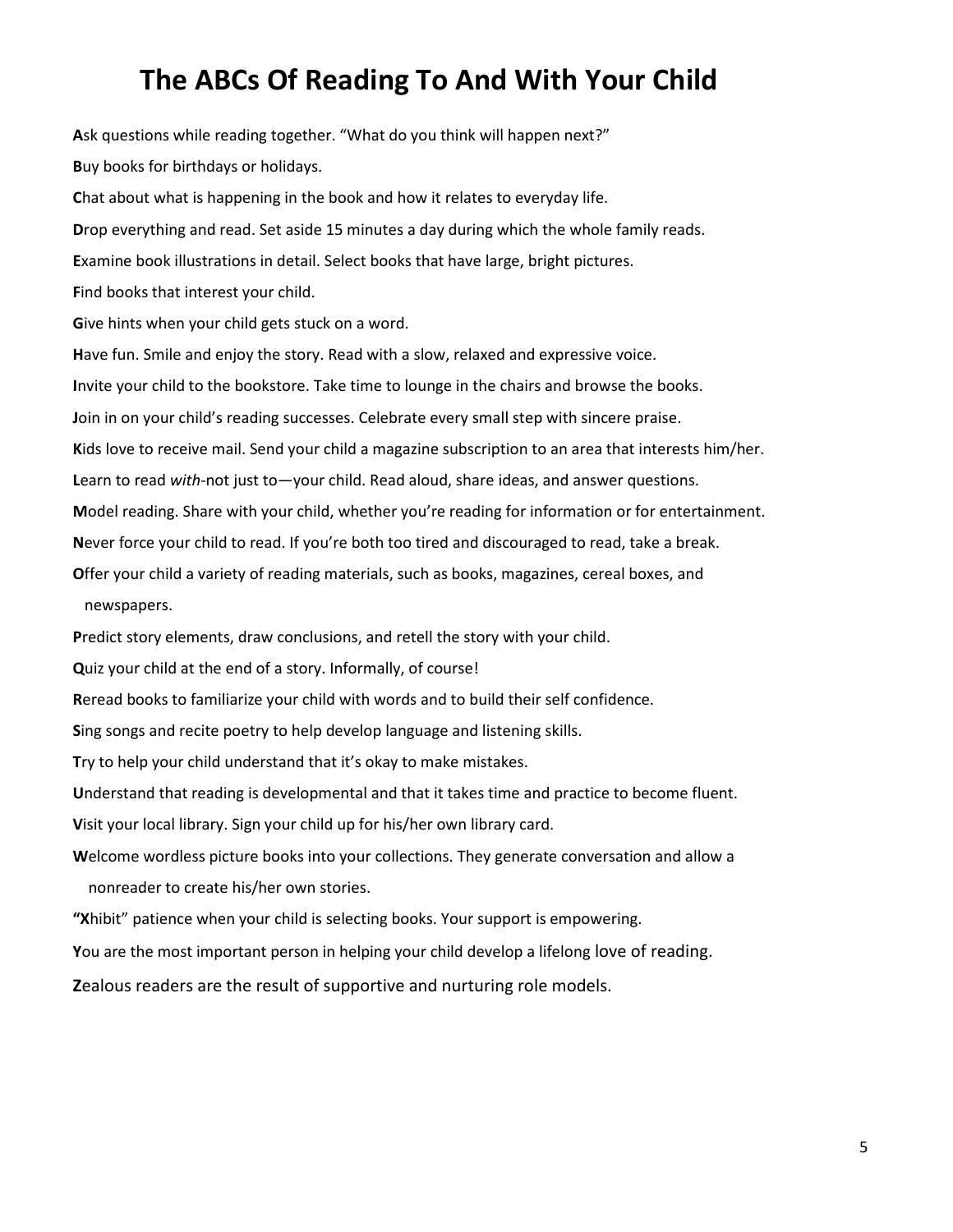

#### **Handwriting Tips**

As educators we know that handwriting is developmental. The hands need to be strengthened to allow your child to be successful with fine motor activities. Please refer to the Fine Motor Activity section to get ideas for activities to incorporate into your child's day.

If your child is showing success with cutting activities, controlling his/her pencil and crayons with a pincer grip, and is drawing lines, shapes, and pictures with success then he/she is most likely ready to begin to learn the formation of their letters.

We strongly feel that any child beginning the handwriting process enter it with ease and praise. This packet includes the correct guidelines (by step number) of how to form the letters of the alphabet correctly. It is very important that your child learn the correct way to form their letters because it has been proven that children who do not learn how to form their letters correctly have difficulty in mastering the technique. The long term advantage is that as your child progresses to writing his/her own

sentences the consistency in the flow of the formation of all their letters will not only allow their ideas to flow but will get their ideas down in a legible manner. Most importantly, learning the correct method does not tire the hand as much as piecing letters incorrectly.

As you work with your child we ask that you begin by pointing out the correct way to make a letter. Choose only one letter at a time and allow your child many opportunities to practice it. Certainly, use the numbers as a guide associated with the correct steps to form the letter. You can highlight the number as a visual reminder for your child to follow if needed. Prior to using his/her pencil, have your child trace the correct steps with their finger until that feels comfortable. Other ideas prior to pencil paper formation are to form the letter using finger paint, pudding, or sand. Trays or wax paper are a life saver for these activities. We suggest you keep this booklet nearby as a guide.

Please notice that we feel strongly that young children can form their letters on unlined paper first and then transfer to large lined paper. It is very important that you do not expect perfection at this age. The most important step is that he/she learns the formation correctly. The perfect letter with regard to size and line formation will come with practice and maturity. Have fun while giving your child a real gift! Remember that praise is the key to all success!!!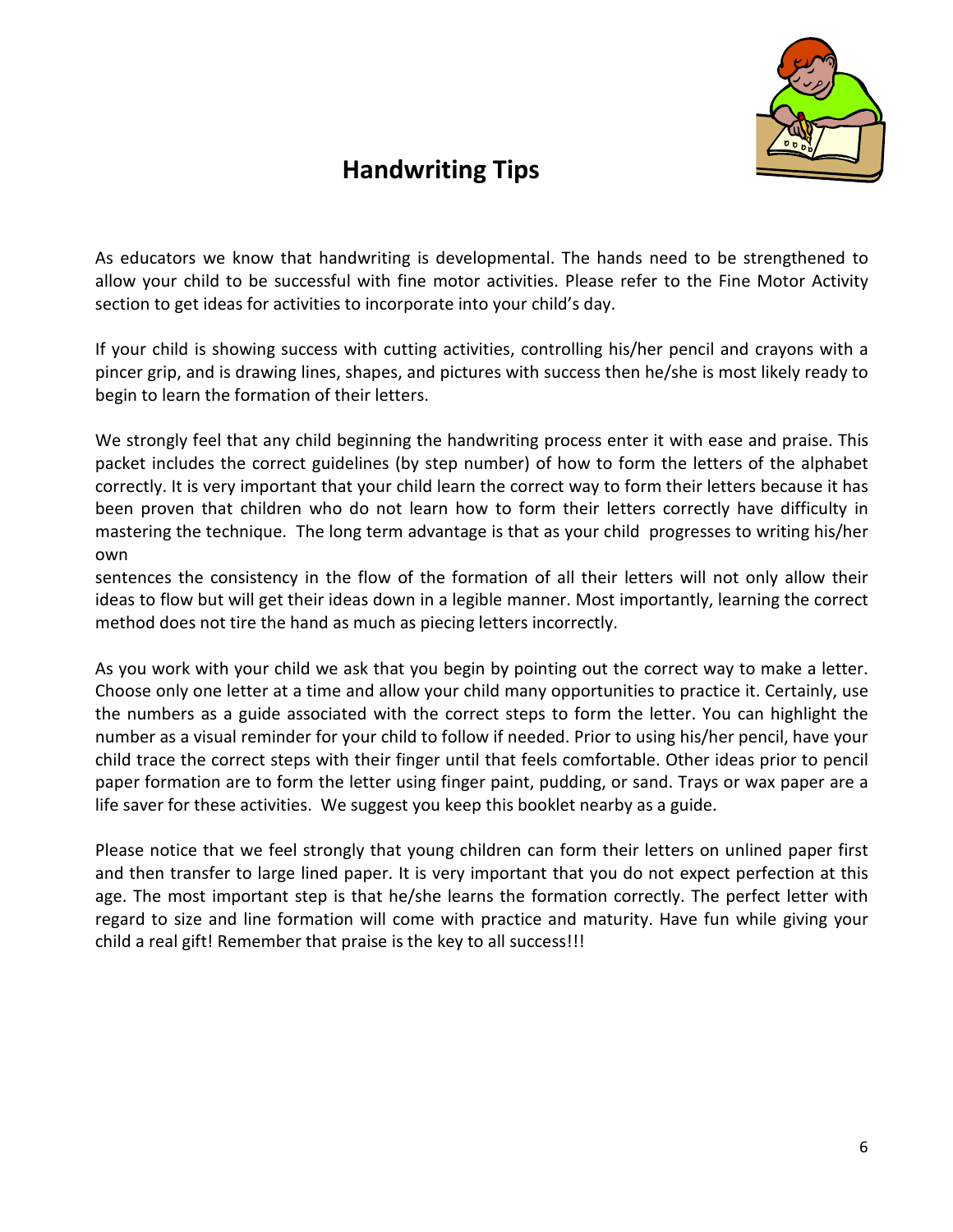## **How to Help Your Child Become a Writer**



Scribbles and letter like symbols are the beginning of writing and these experiments with language are fine!



Put your child's work on the refrigerator or share it with friends and relatives.



Let your child use different materials for writing, such as pens, markers, crayons, chalk, and various kinds of paper.



Set up a writing area with a lamp, dictionary, stationary, and stickers or stamps.



Point out different forms of writing around you: signs, labels, cereal boxes, catalogs, newspapers, and magazines.



Let your child see you write often: grocery lists, reminders, notes, letters, and cards.



Put magnetic letters on the refrigerator to spell out words and messages.

Put notes in your child's lunchbox, book bag, under pillows, in pockets, on the TV, and other surprising places.



Accept your child for their efforts at writing and spelling.



Don't make your child "correct" or recopy something he/she has written for fun. Praise what he/she can do.



Practice will help develop better writers. Spelling and grammar will also improve with frequent opportunities.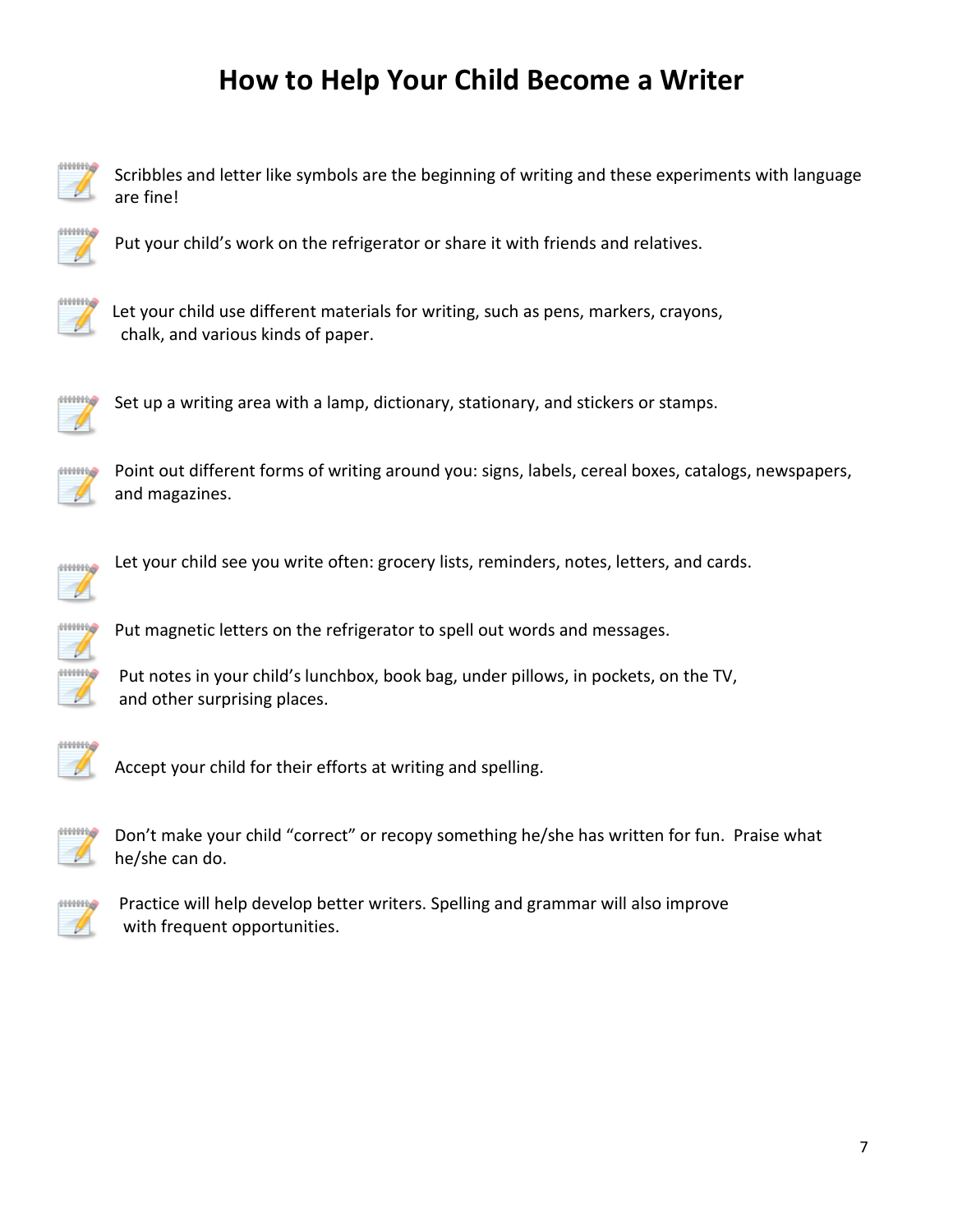#### **Make The First Day A Happy One!**

The first day at the "big school" can seem frightening to even the most confident child. Here are some fun ways you can help make their first day a happy one:

- $\clubsuit$  Be positive. Tell your child that education is important and that you are happy that she/he is going to school to learn so many new things, meet new friends and have fun.
- Discuss your child's concerns about school. If he/she has fears, help him/her to know that everything will be okay because his/her teacher and his/her family care about him/her and will help him/her.
- Make sure your child knows that you, his/her room, his/her favorite toys and friends will be waiting for him/her at the end of the school day.
- You can visit the school and classroom before the school year starts during "Meet and Greet" in August. Show your child his/her classroom, the lunchroom, and the playground; then it will be familiar on his/her first day.
- $\cdot \cdot$  Children sometimes worry about using the bathroom at school. Let your child know that there will be a bathroom available either in the classroom or in the main hallway that they will be able to use with permission when they need to use it.
- $\div$  At least one week before school begins, start putting your child to bed earlier so she/he will have an easier transition in getting up early for school. Most children require a minimum of 8- 10 hours of sleep per night.
- $\cdot \cdot$  Make sure your child knows how he/she is getting to school and how he/she is getting home.
- $\div$  Children do their best when they come to school healthy, well rested and eat healthy foods!

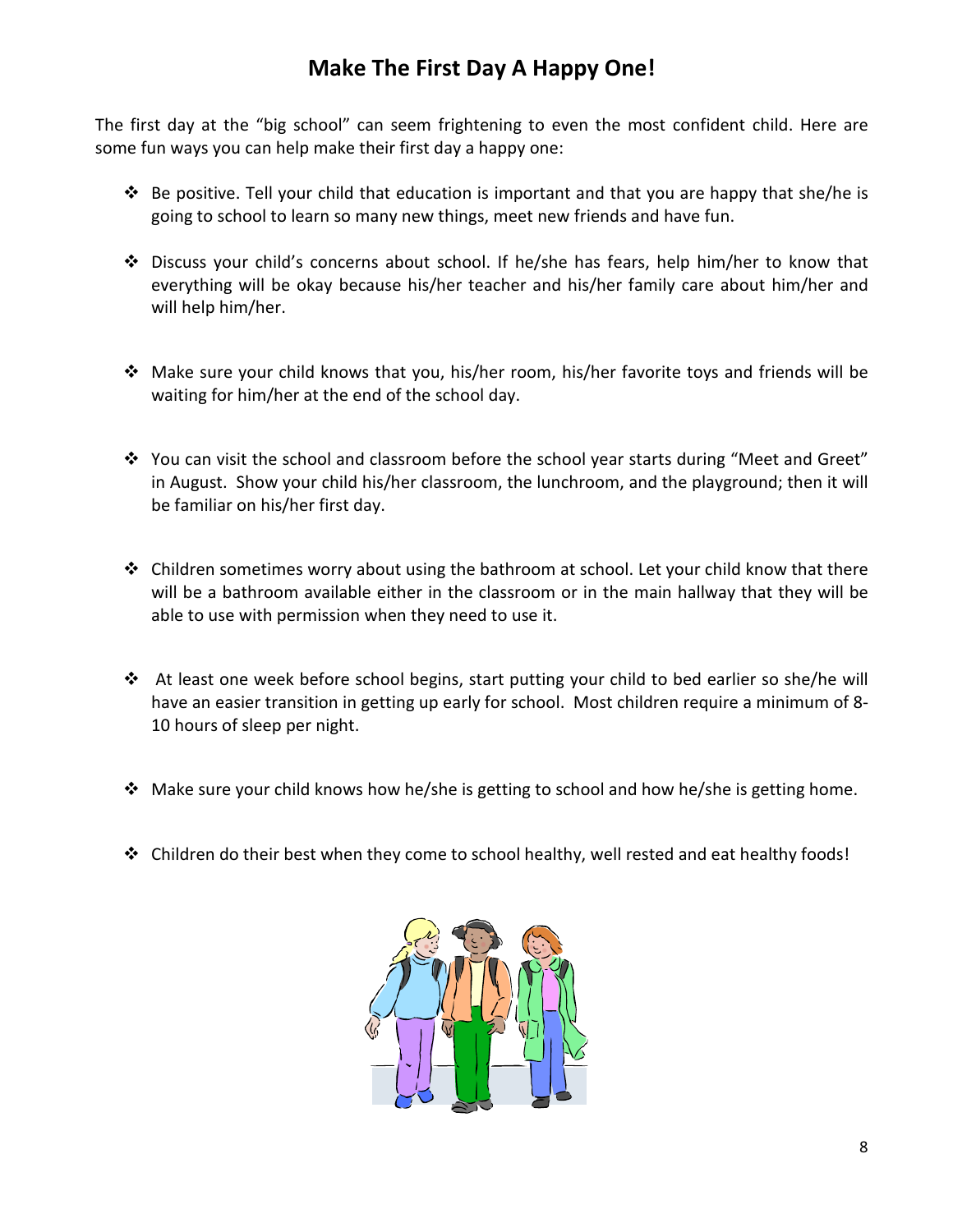## Language

It is important for your child to have clear speech and use words in a way that will help teachers and others understand what he/she needs. If you are concerned about your child's speech, discuss your concerns with your child's teacher and/or an administrator. He/she should have enough words in his/her vocabulary so that he/she understands what the teacher, bus driver, cafeteria workers, friends and others are saying to him/her. If English is not your child's first language, he/she may get extra help.

Here are some suggestions for words your child needs to know to make school easier for him/her.

 $\triangleright$  Before your child begins school he/she should know:



- First and last name Age and Birthday- e.g., 5 years old, May 10, 2004 Sex- boy or girl, male or female Home telephone number Address or street he/she lives on What his/her house or apartment looks like
- Foods he/she **cannot** eat (food allergies)-nuts, seeds, milk, orange juice
- $\triangleright$  Know the names of family members and how they are related
	- Father's name first and last name Mother's name – first and last name Brother or sister's names – first and last names Grandparents' names The difference between friends and family
- $\triangleright$  Know the names of body parts:



 $Hair - and what color$  Neck Head Cheek Face Arms  $Eves - and what color$  Hands Nose Fingers – how many Mouth Stomach Ears – how many Back Chin Legs Knees Feet Toes – how many Ankles





 $\triangleright$  Know how to tell someone that he/she has a pain or is hurt.

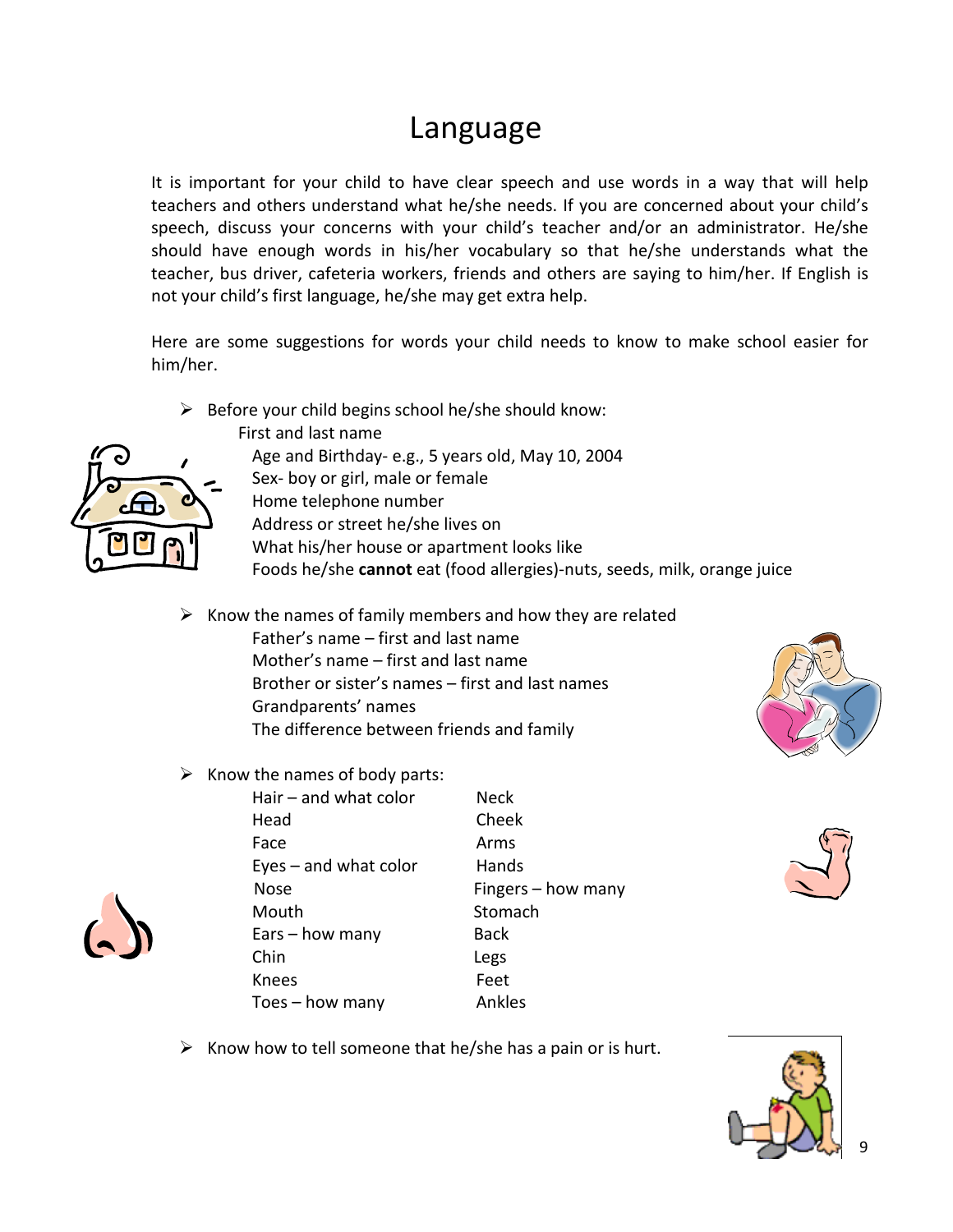- $\triangleright$  Should understand "good vs. bad" touching.
- $\triangleright$  Know the names of all her/his clothes. You can name clothes while dressing.



Sweater Coat, Jacket Shirt, Blouse Shoes, socks, boots Undershirt Dress, skirt Underwear Hat, scarf Pants, shorts Mittens, glove



 $\triangleright$  Know words for placement and time. Have your child look for hidden objects.

| far       | in front of  |
|-----------|--------------|
|           | behind       |
|           | above        |
| top       | below        |
| now       | under        |
| late      | over         |
| afternoon | middle       |
| last      | left         |
| sometimes | right        |
| night     | out          |
| low       | In           |
| off       |              |
|           | over<br>down |

 $\triangleright$  Words about differences and opposites: Color – (light, dark), (white, black), (shiny, dull) Size – (large, small), (tall, short), (wide, narrow) Comparing – (same, different), (empty, full), (cold, hot)

Other words a child should know:

- 1. Furniture chair, table, desk, couch, dresser, stool
- 2. Things around the house garbage or trashcan, window, door closet, ceiling, hallway, toilet, sink, curtains, rugs, utensils
- 3. Things around the school shelf, books, cubby, bins, chalkboards, computer, restroom (bathroom)
- 4. Things used for cleaning sponge, rag, mop, broom, dustpan, vacuum
- 5. Names of animals cat, dog, cow, pig, horse, or zoo animals
- 6. Foods they eat bread, fruit, vegetables, meat, cheese, milk, juice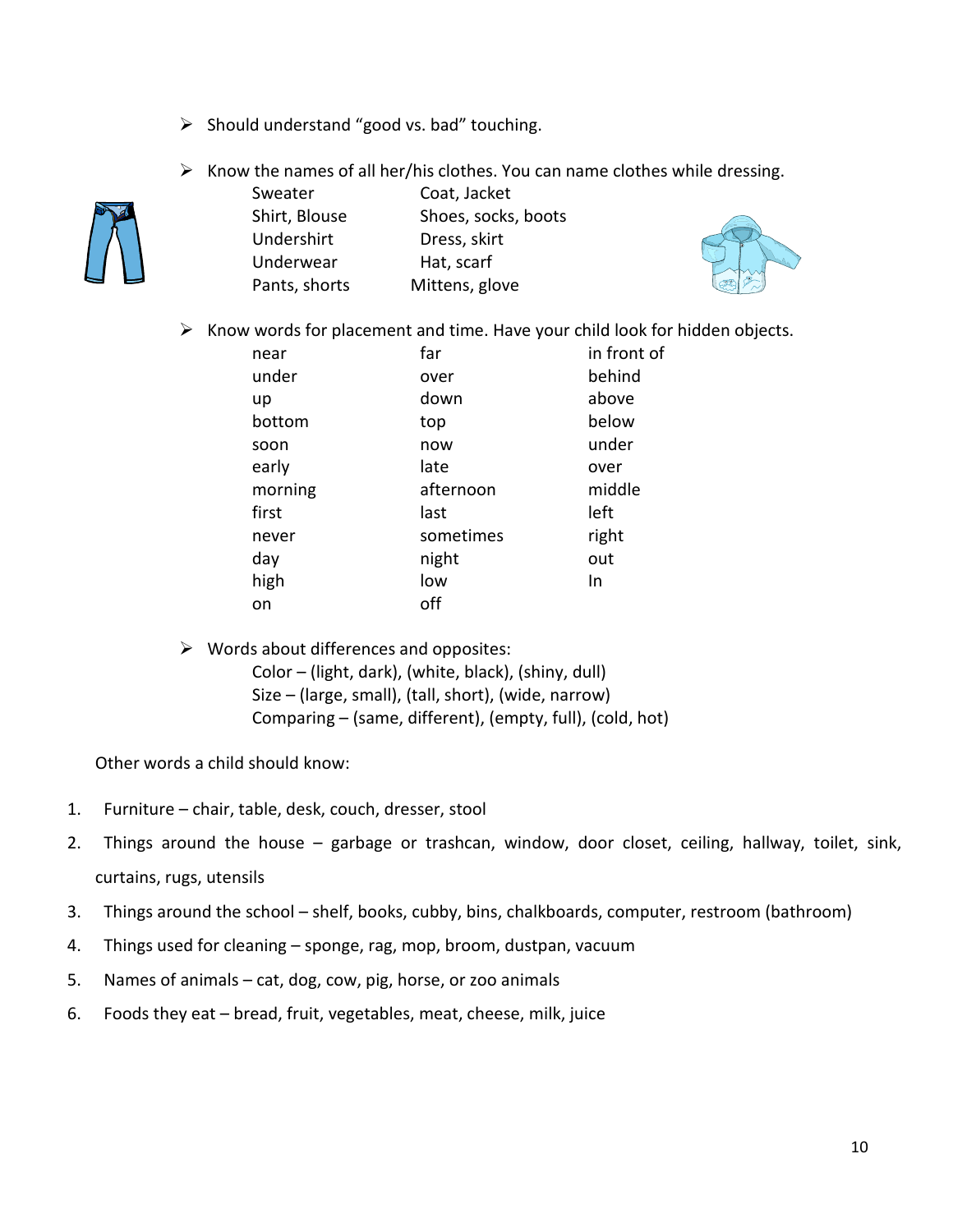- 7. Words for feelings scared, happy, excited, disappointed, angry, sad, upset, confused, embarrassed, mad, "hurt my feelings"
- 8. Touch words rough, smooth, wet, slippery, soft, hot, sticky, cold, slimy
- 9. Names of neighborhood places post office, sidewalk, playground, street, corner, school, hospital, doctor's office, fire station, police station, yard, library
- 10. Moving Words stop, go, come away, fast, slow, quickly, turn, run, jump, walk, crawl, reach, lift, raise your hand, and line up

Communication – can your child …

- 1. be understood by others when he/she speaks?
- 2. understand others when they speak?
- 3. understand and answer simple questions?
- 4. tell others how he/she is feeling?
- 5. ask for what she/he wants? (bathroom, help, etc.)
- 6. tell a simple story in the right order (beginning, middle, and end) and about something that happened recently in his/her life?

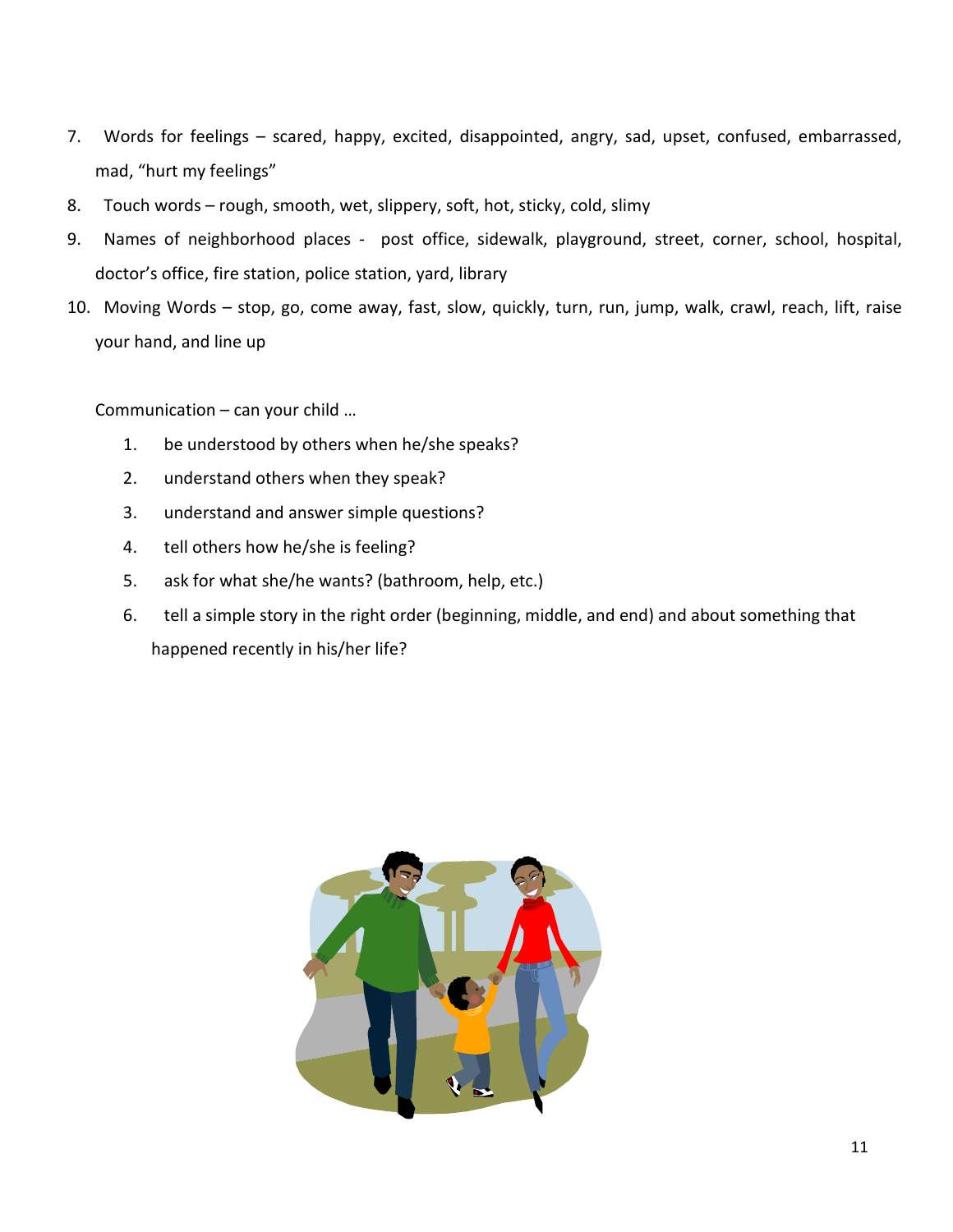## **Social/Emotional Readiness and Self-Help Skills**

When children are ready for school, they understand what school is about and why they are going there. They are happy to be going to school and curious about learning new things and making new friends. Children come to school with different skill levels. Your child will learn the following skills while attending kindergarten.

- Your Child will learn how to:
	- 1. Wait her/his turn
	- 2. Be away from his/her family without being too sad
	- 3. Follow the teacher's directions and do what is asked
	- 4. Understand that others have feelings and rights
	- 5. Know how to follow rules
	- 6. Share items, work on projects with other children, be helpful helpful
	- 7. Ask for help when she/he needs it
	- 8. Use his/her manners: say "please, thank you, excuse me, I'm sorry, can I play with you?"
	- 9. Sit quietly for 15 to 20 minutes while working independently
	- 10. Use words to settle disagreements
	- 11. Eat snacks and lunch neatly, use a fork and a spoon
	- 12. Continue to work on an activity for a short time even when she/he gets bored, it gets difficult, or when it takes a while to finish
	- 13. Finish one activity, clean it up and put it away before beginning another
	- 14. Put on and take off jackets, mittens, shoes, and hats
	- 15. Hang up coat and hat on a hook
	- 16. Open juice boxes and clean up lunch and snack wrappings
	- 17. Go to the restroom, flush, wash hands and manage clothing





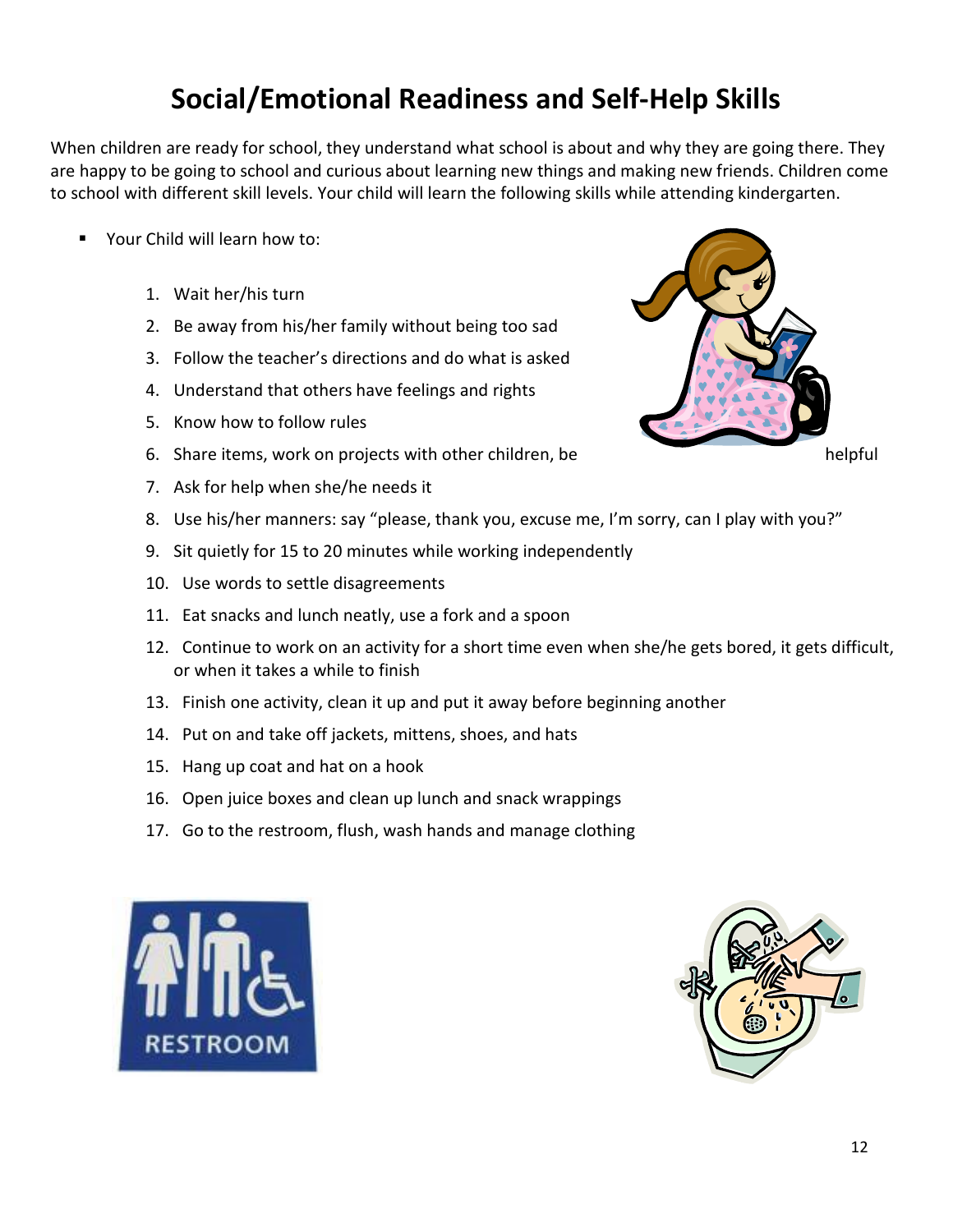#### **Motor Skills**

Children have two different types of motor or movement skills. One is called *gross* motor or large muscle movements. These movements include running, jumping, climbing; activities that use arms and legs.

The other is called *fine* motor or small muscle movements. These movements include writing, putting small objects into openings, stacking blocks, turning pages, and other activities that use fingers and wrists.

#### **Gross Motor Development**

The fine motor strength, coordination and stamina skills necessary for handwriting, drawing, cutting, and coloring actually start with a strong large motor base from the core of the upper body extending out through the shoulders, arms, hands and out the fingers. This means activities developing the upper body may actually help your child's fine motor development. **Please have your child engage in plenty of climbing, bike riding, swimming, monkey bars, and tumbling.** Inside, try some actions that require weight bearing on the arms such as crawling, push-ups and the wheel barrel. Clapping overhead and other reaching activities also build strength in the shoulders. Keep activities safe, fun and short in duration. Be creative!

| Down, out, nose up back & up                                                                                              | <b>Imagination Transportation</b>                                                                                                                                                                                                 |
|---------------------------------------------------------------------------------------------------------------------------|-----------------------------------------------------------------------------------------------------------------------------------------------------------------------------------------------------------------------------------|
| Starting in a standing position, touch toes, walk forward with<br>arms, hold nose down and up, walk back, stand – repeat. | Move from place to place in your home as various<br>animals or vehicles: bears, crabs, snakes, train, jet etc. or<br>by using various body parts: "Can you come to dinner<br>with only one hand and one foot touching the floor?" |

#### **Fine Motor Development**

There are actually many fun ways to help enhance fine motor development without working with pencils. Many of these may activities may be done with items found around your home. Some may be practiced in the car.

| <b>Coin Turnover</b>                                                                                                                                                                                                                                                                                       | <b>Pick Up</b>                                                                                                                                                                                                                                                                                    |
|------------------------------------------------------------------------------------------------------------------------------------------------------------------------------------------------------------------------------------------------------------------------------------------------------------|---------------------------------------------------------------------------------------------------------------------------------------------------------------------------------------------------------------------------------------------------------------------------------------------------|
| Place 10-15 coins in a line. Count forward as you turn each<br>over using only the pointer finger and thumb. Count<br>backward as you turn the coins back over. Practice coin skills as you do<br>this by counting by 5's for nickels and by 10's for<br>dimes. Repeat several times. Try with both hands. | Using only the pointer finger & thumb of one hand, pick up as<br>many pen<br>buttons, M&M's, pieces of cereal or other small<br>Items as can be held.<br>Repeat several times trying to beat the<br>previous count. Repeat using the<br>both hands simultaneously.<br>opposite hand. Repeat using |
| <b>Hand Band</b>                                                                                                                                                                                                                                                                                           | <b>Bubble Wrap pinch &amp; Pop</b>                                                                                                                                                                                                                                                                |
| Place a hair band or rubber band around the fingers on one hand. Using on<br>the banded hand, try to remove the band. Repeat several times. Once<br>successfully done, try to put it<br>back around the fingers. Try it with the opposite hand. This is<br>not as easy as it seems $\odot$                 | Cut bubble wrap into squares about 3"x3". Using only the<br>fingers of one hand, pinch and pop the bubbles and<br>manipulate the plastic until all bubbles are popped. If this is<br>too difficult, use the fingers of both hands to pinch & pop.<br>Discard when finished!                       |
| <b>Shaving Cream Creation</b>                                                                                                                                                                                                                                                                              | <b>Squeeze Please</b>                                                                                                                                                                                                                                                                             |
| Using shaving cream on the bathtub wall to finger paint a<br>large area. Encourage large circular movements, draw<br>shapes or play tic tac toe. Let your child be the X. Wash off<br>using a turkey baster, spray bottle or squirt gun to further                                                         | Soapy sponges, play dough/clay/silly putty, bread dough, hole punchers or<br>stress balls.<br><b>Picker Upper</b>                                                                                                                                                                                 |
| enhance finger/hand development.                                                                                                                                                                                                                                                                           | Use ice, salad, food tongs, tweezers & pliers to pick up small<br>items.                                                                                                                                                                                                                          |